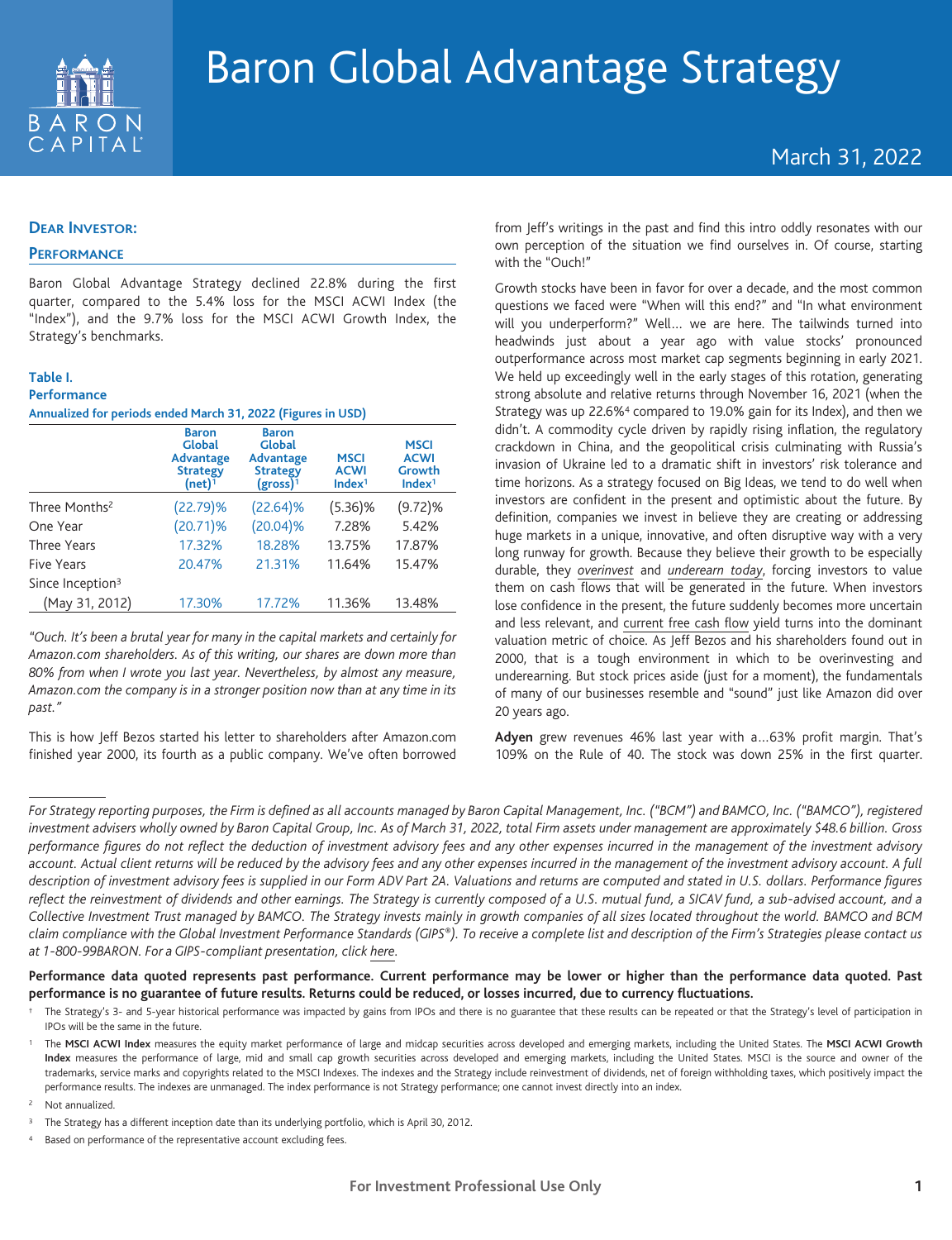**Zscaler** grew revenues 60% with a 23% profit margin. The stock was down 25% in the first quarter. **Snowflake** grew revenues…106% (to \$1.2 billion – while new bookings in the fourth quarter alone were \$1.2 billion in contract value) with 12% margins. The stock was down 32% in the first quarter. We believe that these companies, along with many others that we own, are the long-term beneficiaries of digital transformation, a multi-decade paradigm shift sweeping global economies today. Frank Slootman, Snowflake's CEO, explained it this way in his most recent earnings call with investors:

*"Snowflake's growth is driven by digital transformation and long-term secular trends in data science and analytics, enabled by cloud-scale computing and Snowflake's cloud-native architecture. Snowflake is a single data operations platform that addresses a broad spectrum of workload types and incredible performance economy and governance. As a platform, Snowflake enables the data cloud, a world without silos and the promise of unfettered data science."* In plain English it means that we want to make better decisions and we have all this data available to us. Snowflake will enable businesses to *utilize all* their data to improve their decision-making.

Another example is **Datadog**, the leading infrastructure monitoring, application performance monitoring, and log management software platform. Datadog's stock declined 15% during the quarter, despite reporting sparkling operational results, with revenues accelerating to a growth rate of 84% year-over-year with 33% free cash flow margins, while guiding for 2022 significantly above expectations. Datadog added *4,600 new customers in the quarter*, while existing customers continued to increase their spending on Datadog products at a rapid pace, with the number of customers using four or more products increasing to 33% from 22% last year. While Datadog's stock was down, its intrinsic value has undoubtedly increased. This is enabled by rapid innovation (Datadog released 13 new products in 2021) into a market that is benefiting from the secular growth in cloud, digital transformation, and the explosion in complexity as the number of vendors, diversity of technologies and related infrastructure continued to expand.

Benjamin Graham famously said that *"in the short run, the market is a voting machine but in the long run, it is a weighing machine."* In his 2000 letter to shareholders, Jeff Bezos wrote that Amazon is a *"company that wants to be weighed, and over time we will be – over the long term, all companies are. In the meantime, we have our heads down working to build a heavier and heavier company."* That too, resonates with us. Cycles will come and go. The booms and the inevitable busts. At some point, the focus will shift from the "here and now" to what will this look like when the dust settles, and the clouds dissipate? We have never been concerned with the market's voting and have tried to caution our investors against giving too much weight to our short-term returns, *especially* when they were impressive. Instead, we focus on optimizing for the long-term *cumulative weight* of our businesses. Investing in unique, competitively advantaged businesses with long duration of growth and strong unit economics that enable rising returns on invested capital is the most proven way we know of getting it done.

Back to the "Ouch!" quarter. Despite the brutal headline numbers, we believe we have actually done a much better job from the capital preservation perspective than those numbers suggest. While 52 out of our 58 holdings saw their stock prices decline during the quarter, we have a high degree of confidence that the overwhelming majority of these businesses did NOT suffer permanent impairments and that the intrinsic values of many of them are actually higher today than they were at the end of last year. The stock prices were down largely due to multiple contractions, as the negative macro environment shortened investors' time horizon causing long-duration assets (i.e., Big Ideas) to get hit the hardest. We have no idea how long the current "voting" environment will remain or when the proverbial bottom will be hit, but we have a lot of conviction that over the next decade, companies across industries will continue shifting workloads to the cloud, adopt zero-trust cybersecurity architectures, and continue to digitally transform. Penetration of e-commerce will continue to rise, and DNA sequencing and the use of genomics and proteomics will become pervasive in personalized medicine. Electric vehicles, autonomous, shared mobility will disrupt transportation. Better decision making across every sector of the economy will be driven by the analysis and usage of actual, real-time data. These dynamics will enable the companies driving these trends to compound their intrinsic values and to "accumulate weight," which over time will be reflected in their stock prices.

From a performance attribution standpoint, almost 80% of the Strategy's underperformance relative to its Index was driven by stock selection, with the balance coming from allocation effect. Information Technology ("IT") and Consumer Discretionary were two of the hardest hit sectors during the quarter and were responsible for over 60% of our relative shortfall, with Health Care and Financials accounting for another 24%. The rest came from our minimal exposure to the best performing sectors in the quarter: Energy, Materials, and Utilities, which were up 21.2%, 2.8%, and 1.2%, respectively. Looking under the hood within IT, we were hurt by an overweight to IT consulting, where our stocks were down 35%, driven largely by the 56% decline in **EPAM**, a long-term, core holding in the Strategy. An overweight to internet services & infrastructure, the worst performing sub-industry within IT (down 38%), also detracted, driven by the 51% decline in **Shopify**'s stock. From a geographical perspective, we lost money everywhere, except for India where a 3.8% relative overweight along with positive stock selection contributed 37bps to our relative returns. At the company-specific level, we had several large detractors that accounted for most of our underperformance. **Rivian**, **EPAM**, **Shopify**, **Natera**, and **Snowflake**, our five largest detractors combined for a loss of 11.6%. We believe only one of them, Natera, by far the smallest investment of the five, resulted in a permanent loss of capital. We discuss all five of these companies in more detail later in this letter.

#### **Table II.**

**Top contributors to performance for the quarter ended March 31, 2022**

|                               | <b>Quarter End</b><br><b>Market Cap</b><br>(billions) | <b>Percent</b><br><b>Impact</b> |
|-------------------------------|-------------------------------------------------------|---------------------------------|
| Think & Learn Private Limited | 22.0                                                  | 0.78%                           |
| CrowdStrike, Inc.             | 52.4                                                  | 0.66                            |
| Nuvei Corporation             | 10.7                                                  | 0.36                            |
| Tesla, Inc.                   | 1,113.7                                               | 0.34                            |
| ZoomInfo Technologies Inc.    | 24.1                                                  | 0.18                            |

**Think & Learn Private Limited** is the parent company of "Byju's – the Learning App," India's largest edtech player with over 85% market share. The outperformance during the quarter was primarily driven by continued strong business growth and the successful close of a late-stage private funding round that valued the company at around \$22 billion, resulting in a fair value markup of our holding. We retain conviction in Byju's due to the company's dominant position in a large addressable market that is in the early innings of its penetration curve. We expect the company to sustain high double-digit growth for the next several years as it is well positioned to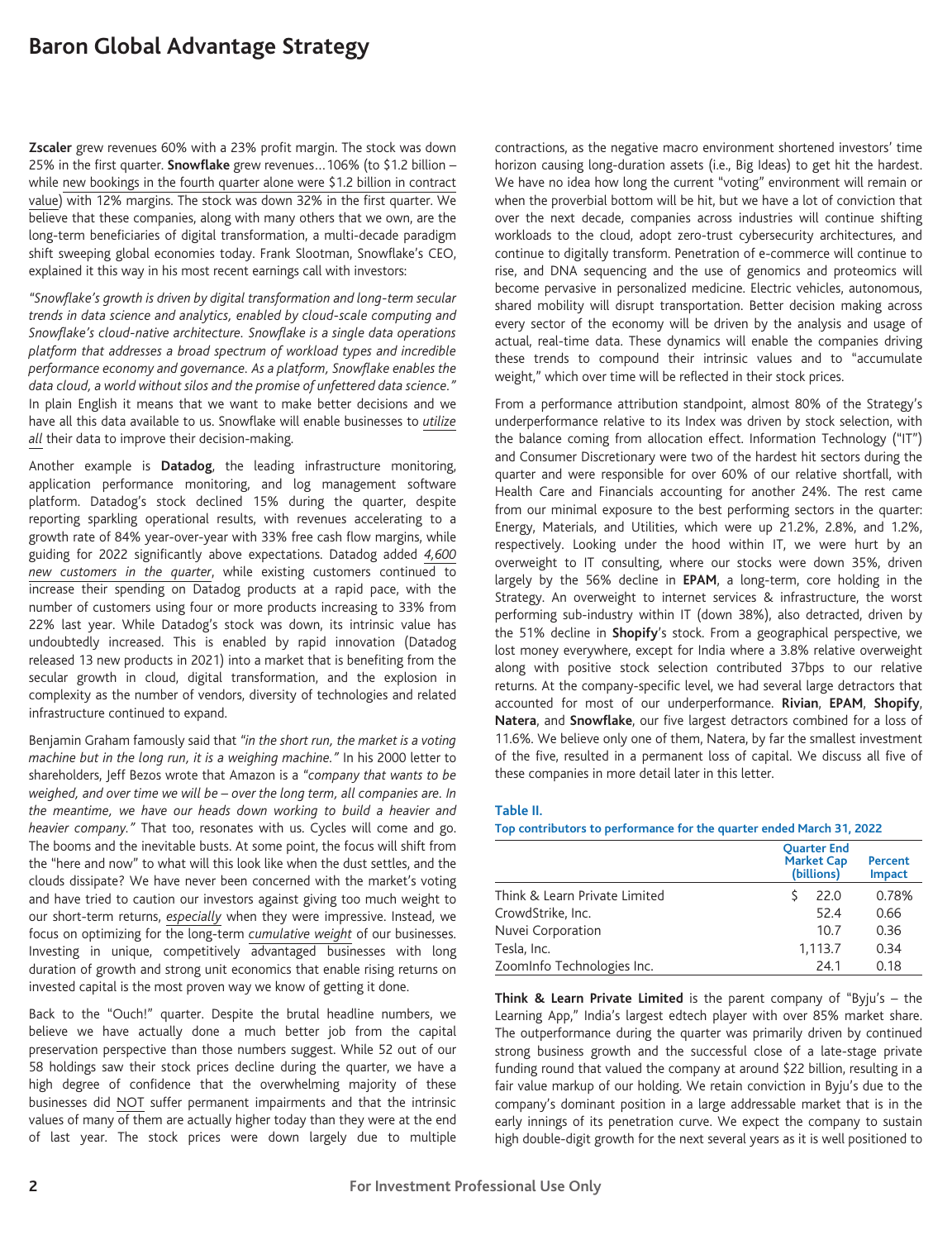benefit from structural growth in online education services in the country. As it aspires to become a global edtech platform, the company accelerated its international expansion plans with a series of strategic acquisitions.

**CrowdStrike, Inc.** provides cloud-delivered, next generation security solutions via its Falcon platform, consisting of end-point protection, advanced persistent threat, security information, event management, and cloud workload protection. Shares rose 11% in the first quarter, on the back of impressive quarterly results with net new annual recurring revenue (ARR) accelerating for the second straight quarter to 52% year-over-year and the company's favorable unit economics driving 30% free cash flow margins. Moreover, key new disclosures highlight how non-end-point products are seeing momentum, with cloud product-generated ARR surpassing \$100 million, representing 8% of net new ARR in the quarter. With more workloads migrating to or starting in the cloud, we believe CrowdStrike is well positioned to compound at high growth rates for years given its unique product platform and attractive go-to-market business model.

**Nuvei Corporation** is a Canadian-based payment processor that serves online merchants around the world. The stock rose 16% during the first quarter driven by continued strong financial results with revenues growing 83% year-over-year and 55% organically, while EBITDA margins were 43%. Nuvei also hosted an upbeat investor day, in which it reiterated its medium-term goals of growing revenues organically above 30% with improving EBITDA margins. We continue to own the stock due to Nuvei's numerous growth opportunities driven by growing e-commerce penetration, expansion into the U.S. market, accelerating investments in direct sales, and strong competitive advantages driven by its modular platform and land and expand business model.

During the first quarter, we bought back shares of **Tesla, Inc.**, which designs, manufactures, and sells electric vehicles, solar products, energy storage solutions, and batteries. We believe that despite the run in the stock over the last few years, Tesla presents a favorable risk/reward profile and remains a Big Idea with only a roughly 1% share of the automotive market. Since we bought the stock during the first quarter, shares increased 27%, despite a complex supply-chain environment, on continued revenue growth and record profitability. Robust demand and operational optimization allow the company to offset inflationary pressures while vertical integration provides flexibility around supply bottlenecks. Moreover, we expect new localized manufacturing capacity to drive additional efficiencies, while software initiatives, including the autonomous driving program, are accelerating, offering a valuable optionality to the stock.

**ZoomInfo Technologies Inc.** operates a cloud-based B2B platform that provides sales, marketing, and HR teams with comprehensive business intelligence, enabling shorter sales cycles and higher win rates. While the stock was down 7% over the course of the first quarter, well-timed purchases turned it into a contributor that added 18bps to absolute returns. The company continues to execute well with another positive quarterly earnings surprise and strong forward bookings, with 2021 revenues growing 57% year-over-year, and with 46% free-cash-flow margins. New products are starting to build momentum, and we believe ZoomInfo can become a much larger company over time as it penetrates its \$70 billion total addressable market.

#### **Table III.**

**Top detractors from performance for the quarter ended March 31, 2022**

|                         | <b>Ouarter End</b><br><b>Market Cap or</b><br><b>Market Cap</b><br><b>When Sold</b><br>Percent<br>(billions)<br><b>Impact</b> |          |  |
|-------------------------|-------------------------------------------------------------------------------------------------------------------------------|----------|--|
| Rivian Automotive, Inc. | \$45.2                                                                                                                        | $-4.56%$ |  |
| EPAM Systems, Inc.      | 16.9                                                                                                                          | $-2.67$  |  |
| Shopify Inc.            | 85.2                                                                                                                          | $-2.22$  |  |
| Natera, Inc.            | 3.3                                                                                                                           | $-1.12$  |  |
| Snowflake Inc.          | 72.1                                                                                                                          | $-1.03$  |  |

**Rivian Automotive, Inc.** designs, manufactures, and sells consumer and commercial electric vehicles. Shares of Rivian continued its volatile trading following the stock's IPO in late 2021, declining 52% in the first quarter as investors rotated out of fast-growing long-duration stocks and as industrywide supply-chain issues delayed Rivian's production ramp. In addition, even while other automotive companies raised prices due to inflationary pressures, Rivian launched a price increase campaign that was not well communicated and, as a result, was met with dissatisfaction by existing reservation holders. While this was an unforced error, the company quickly corrected course, reversing its decision to raise prices for existing reservations, while maintaining the increase on new buyers (which has not caused a material impact to demand). We retain conviction in the shares given management's vision, Rivian's product positioning, the company's relationship with Amazon.com, and the company's strong balance sheet, which should help it overcome the current challenges while taking advantage of the long-term opportunity as the market transitions to electric vehicles.

**EPAM Systems, Inc.** is a leader in software-based digital platform transformation and engineering services to business customers. The stock fell 56% during the quarter as a result of a potential business disruption from Russia's military invasion of Ukraine, where many of EPAM's employees are based. EPAM is a U.S.-based company headquartered in Newtown, Pennsylvania with 53,000 employees, 24% of whom are based in Ukraine, 17% in Russia, and 18% in Belarus. On February 17, 2022, the company reported strong financial results for calendar year 2021, releasing financial guidance for calendar year 2022 above expectations. On February 28, 2022, the company withdrew its guidance due to Russia's invasion of Ukraine. The magnitude and duration of the business disruption is unknown at this time. We believe EPAM is a highly resilient organization that can adapt to operational challenges by moving people and workflows to different regions – the company has further updated via an 8-K filing on April 7 that it has begun the process of exiting its operations in Russia with already a "significant number of employees who have been relocated," while the company is also accelerating hiring in other regions. Early research from Gartner suggests that after years of delivering high-quality products, EPAM has built solid, trustful relationships with its clients, who are responding with a high level of support for the company. EPAM has demonstrated strong execution and the ability to successfully manage through prior crises. Still, the range of outcomes is extremely wide, and we have reduced our position as a result. We continue to monitor the situation closely and reassess it as facts emerge.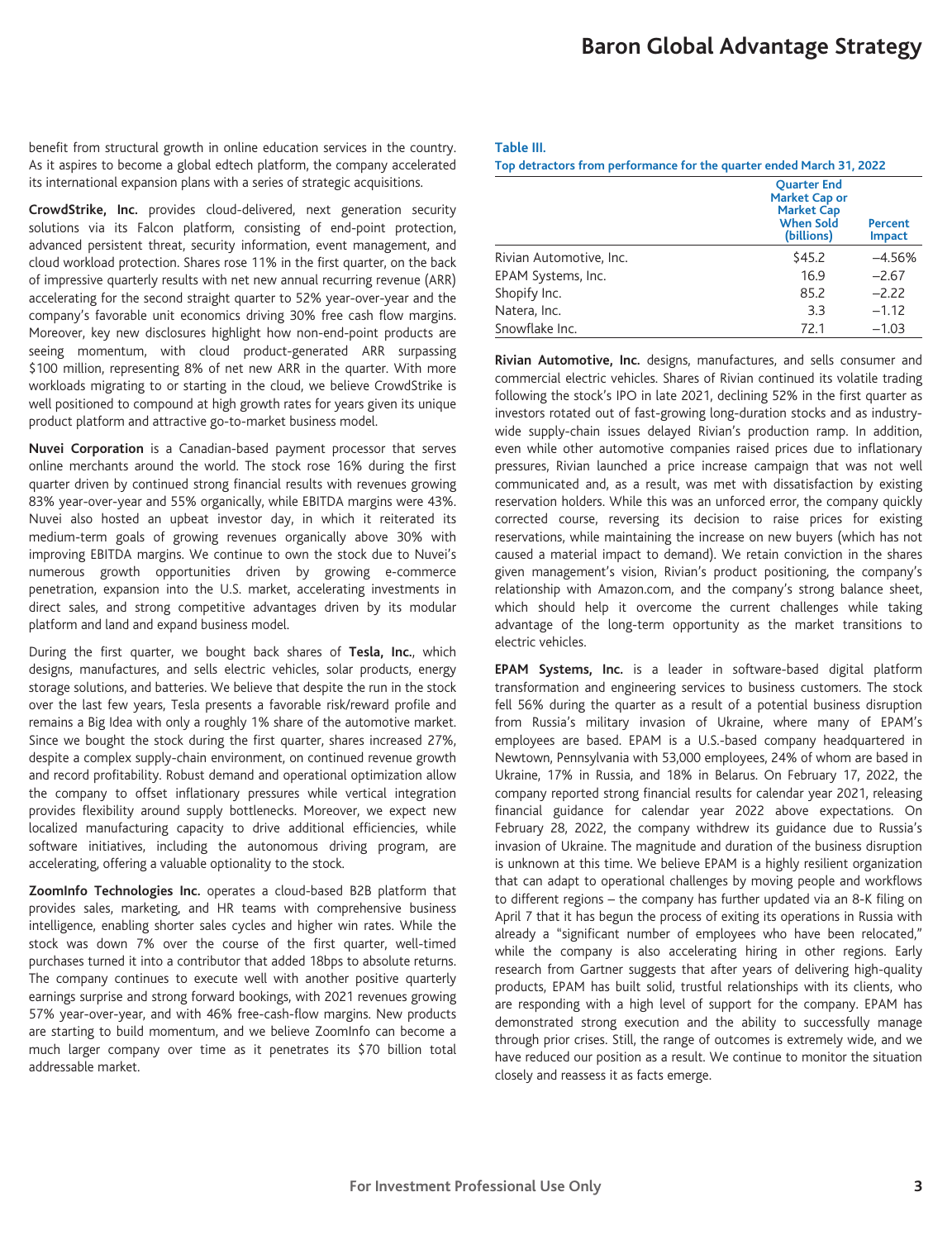**Shopify Inc.** is a cloud-based software provider offering an operating system for multi-channel commerce. Shopify has been adopted by over two million merchants who processed \$175 billion of gross merchandise volume in 2021, making it the second largest e-commerce player in the U.S. The stock corrected sharply in the first quarter, declining 51%, as a result of investor rotation out of fast-growing, long-duration stocks and after the company released quarterly results, expecting a normalization in the rapid growth it has experienced during the early stages of the pandemic. We remain shareholders as we believe Shopify has a long runway for growth, addressing less than 1% of global commerce spending with a unique and competitively advantaged platform.

**Natera, Inc.** is a leader in non-invasive prenatal testing whose proprietary technology has also been applied to cancer recurrence detection. Shares dropped 67% during the quarter on disappointing quarterly results and a short report alleging aggressive sales practices. We sold our shares as the inflection point to profitability will take longer to materialize, resulting in heavier cash burn rates than we originally expected.

**Snowflake Inc.** provides a data platform for large-scale data analytics. Shares fell 32% during the first quarter despite reporting strong results, finishing 2021 with 106% year-over-year revenue growth, while booking \$1.2 billion of new business in the fourth quarter alone. Shares declined due to the rotation out of fast-growing long-duration stocks as well as concerns over the company's newly introduced infrastructure improvements, which make customers more efficient in using the Snowflake platform (lowering cost on a per usage basis). While some investors viewed that negatively due to the near-term impact on usage-based revenues, we see this as a positive development, since putting customers first tends to create a lot of value over the long term. We believe that by reducing costs to customers, they will migrate more workloads to Snowflake, making the company better positioned to capture a bigger portion of its large market opportunity and extending its technology leadership over competitors. We remain excited about Snowflake's best-in-class growth at scale with favorable unit economics, addressing one of the largest opportunities in technology.

### **PORTFOLIO STRUCTURE1**

The portfolio is constructed on a bottom-up basis with the quality of ideas and conviction level having the most significant roles in determining the size of each individual investment. Sector and country weights are an outcome of the stock selection process and are not meant to indicate a positive or a negative "view."

As of March 31, 2022, the top 10 positions represented 42.4% of the Strategy, and the top 20 represented 65.9%. As we articulated in prior letters, we expected to return to a higher conviction, more concentrated portfolio (top 10 and top 20 positions represented 42.5% and 61.9% of the Strategy, in December 2021 and 35.0% and 58.0% of the Strategy, in December 2020, respectively) and to reduce the number of holdings towards our preferred range of 40 to 50. We ended the first quarter with 52 investments, 5 of which were private.

Our investments in the IT, Consumer Discretionary, Health Care, Communication Services, and Financials sectors, as classified by GICS, represented 95.5% of net assets. Our investments in non-U.S. companies represented 41.5% of net assets, and our investments in emerging markets totaled 12.5%.

#### **Table IV.**

#### **Top 10 holdings as of March 31, 2022**

|                            | <b>Ouarter End</b><br><b>Market Cap</b><br>(billions) | <b>Ouarter End</b><br><b>Investment</b><br>Value<br>(millions) | <b>Percent of</b><br><b>Net Assets</b> |
|----------------------------|-------------------------------------------------------|----------------------------------------------------------------|----------------------------------------|
| Amazon.com, Inc.           | \$1,658.8                                             | \$104.4                                                        | 6.0%                                   |
| Endava plc                 | 7.4                                                   | 96.7                                                           | 5.6                                    |
| Alphabet Inc.              | 1,842.3                                               | 92.4                                                           | 5.3                                    |
| Rivian Automotive, Inc.    | 45.2                                                  | 79.6                                                           | 4.6                                    |
| CrowdStrike, Inc.          | 52.4                                                  | 66.0                                                           | 3.8                                    |
| MercadoLibre, Inc.         | 60.0                                                  | 65.2                                                           | 3.8                                    |
| ZoomInfo Technologies Inc. | 24.1                                                  | 62.6                                                           | 3.6                                    |
| argenx SE                  | 17.0                                                  | 61.9                                                           | 3.6                                    |
| Bajaj Finance Limited      | 58.0                                                  | 53.5                                                           | 3.1                                    |
| Snowflake Inc.             | 72.1                                                  | 51.3                                                           | 3.0                                    |

## **EXPOSURE BY COUNTRY**

#### **Table V.**

**Percentage of securities by country as of March 31, 2022**

|                      | <b>Percent of</b><br><b>Net Assets</b> |
|----------------------|----------------------------------------|
| <b>United States</b> | 58.2%                                  |
| <b>Netherlands</b>   | 6.9                                    |
| India                | 6.0                                    |
| United Kingdom       | 5.6                                    |
| Argentina            | 5.0                                    |
| Israel               | 4.9                                    |
| Canada               | 4.8                                    |
| China                | 2.5                                    |
| Uruguay              | 1.3                                    |
| <b>Brazil</b>        | 1.2                                    |
| Korea                | 1.0                                    |
| Indonesia            | 1.0                                    |
| Poland               | 0.8                                    |
| Spain                | 0.5                                    |

## **RECENT ACTIVITY**

During the first quarter, we initiated one new position – buying back shares of **Tesla**. We also added to six existing investments, taking advantage of the market correction to add to several of our higher conviction Big Ideas such as **Snowflake** and **Datadog**.

We sold out of six investments, which became lower conviction ideas.

<sup>1</sup> Portfolio characteristics, top 10 and top 20 holdings, sector and country exposures, top net purchases, and top net sales are based on a representative account. Such data may vary for each client in the Strategy due to asset size, market conditions, client guidelines, and diversify of portfolio holdings. The representative account is the account in the Strategy that we believe most closely reflects the current portfolio management style for the Strategy. Representative account data is supplemental information.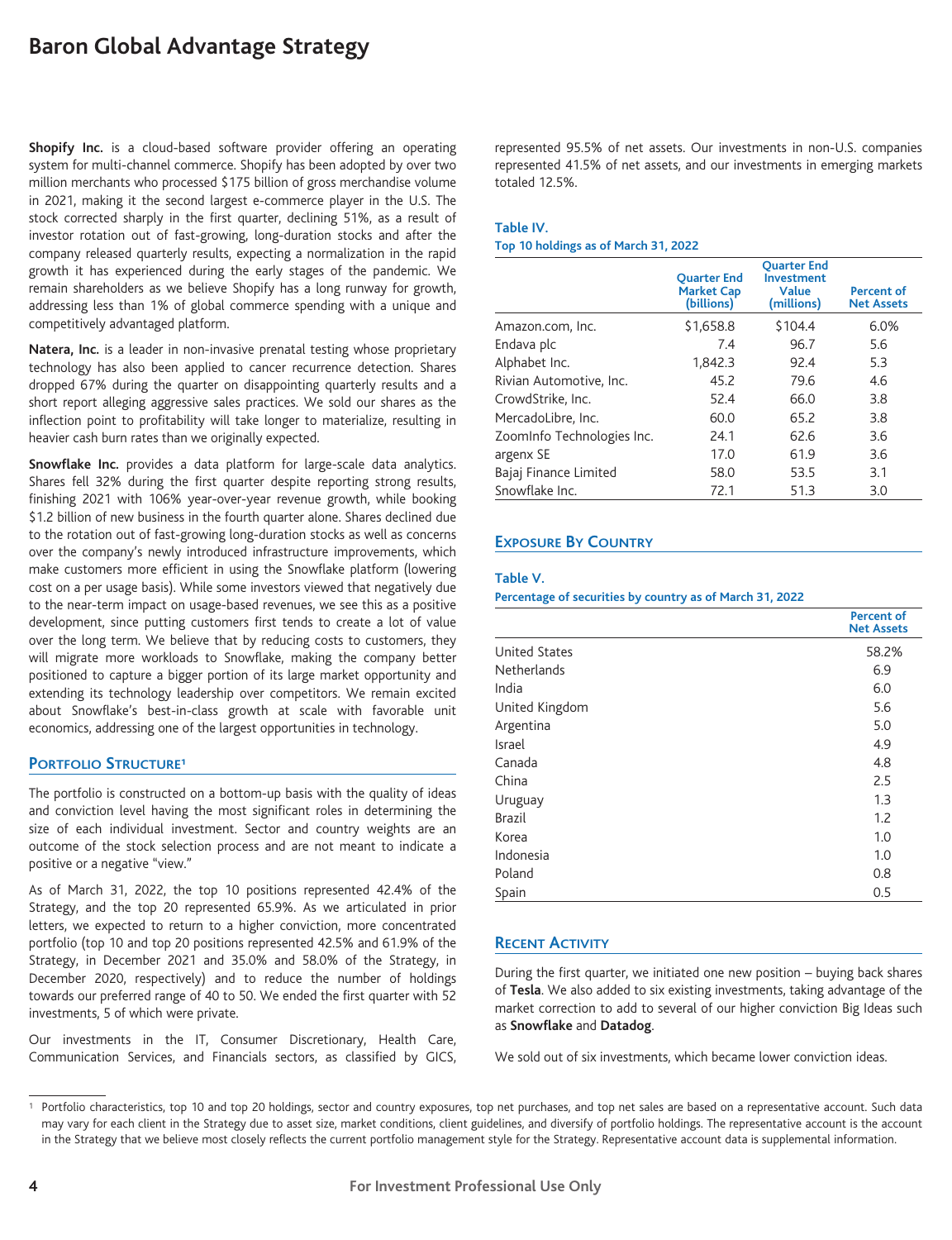#### **Table VI. Top net purchases for the quarter ended March 31, 2022**

| <b>Ouarter End</b><br><b>Market Cap</b><br>(billions) | Amount<br><b>Purchased</b><br>(millions) |
|-------------------------------------------------------|------------------------------------------|
| \$1,113.7                                             | \$22.0                                   |
| 72.1                                                  | 12.0                                     |
| 47.5                                                  | 6.7                                      |
| 8.5                                                   | 3.4                                      |
| 52.4                                                  | 2.3                                      |
|                                                       |                                          |

We re-initiated a medium-sized position in **Tesla, Inc.** Longer-tenured investors in the Strategy may remember that we owned shares of Tesla from 2017 to 2019 and made an ill-fated decision to exit the stock primarily due to the company's mounting losses and management's reluctance to strengthen its balance sheet. While it was a costly mistake, one of the lessons we learned over time is that "I missed it" is one of the most common ways to compound a prior mistake (think of not buying Amazon in, say 2011 after the stock was up more than 20 times over the prior decade, only to miss the next 15 times). We believe that Tesla with a \$1.1 trillion market cap is still a Big Idea, with the opportunity to be materially larger in the future. With electric vehicle penetration of only 8.6%1 and Tesla's sales of 930,000 vehicles in 2021, representing just 1% market share of the global 80 million automobiles sold, we have a long way to go as the global public and private transportation fleet electrifies. Management targets another 20 times growth from here, reaching annual sales of 20 million vehicles by 2030.

While Tesla's leadership in Electric Vehicles ("EVs") is well known, its mission is much broader: "Tesla's mission is to accelerate the world's transition to sustainable energy."2 As an EV battery leader, the company already developed expertise that should help it penetrate the rapidly growing energy storage market including cells, packs, inverters, and energy management software solutions, opening significant new addressable markets over the next few decades, and helping the world transition to net-zero emissions. The company set a goal to sell 1.5 trillion watt-hours (wh) of batteries through its energy storage division by 2030, up 375 times from the approximately 4Gwh of energy storage capacity sold in 2021.

In addition to Tesla's long duration of growth, it has also shown significant improvements in its unit economics over the last few years, with automotive gross margins, excluding credits, of 29.2% and EBIT margins of 14.6% in the fourth quarter of 2021, nearly double the industry average, and we believe many times higher than other EV programs, despite significant supply-chain headwinds.

In addition, with software as one of its core pillars, Tesla has a big opportunity in autonomous driving, from selling its Full Self Driving (FSD) offering to consumers for a one-time \$12,000 fee or a subscription of \$200/month. In the future, if Tesla is able to solve autonomous driving and build a shared mobility network, it could significantly increase the per-vehicle utilization rate (as cars are currently idle for most of the day), creating significant additional social and shareholder value. Moreover,

Tesla's data advantage enables it to offer a potentially superior insurance product, as it could better price risk to match with driving behavior. There is also a tangible benefit from the lower number of collisions per mile from the ongoing improvements in FSD and the positive self-reinforcing mechanism of fewer accidents when drivers are provided feedback and incentives for safer driving via lower premiums. Longer term, we believe Tesla has significant additional positive optionality as it could leverage its core competencies in software, artificial intelligence, batteries, and manufacturing to expand into new markets over time.

We also took advantage of the market correction to add to several high conviction investments, including the leading cloud data platform, **Snowflake Inc.**, and the leading infrastructure and application performance management solution provider, **Datadog, Inc.** We added to our position in the Indian food delivery platform, **Zomato Limited**, and to the leading cybersecurity platform, **CrowdStrike, Inc.**

#### **Table VII.**

#### **Top net sales for the quarter ended March 31, 2022**

|                               | <b>Ouarter End</b><br>Market Cap or<br><b>Market Cap</b><br><b>When Sold</b><br>(billions) | Amount<br>Sold<br>(millions) |
|-------------------------------|--------------------------------------------------------------------------------------------|------------------------------|
| Alphabet Inc.                 | \$1,842.3                                                                                  | \$69.0                       |
| RingCentral, Inc.             | 14.9                                                                                       | 42.7                         |
| Dynatrace Holdings LLC        | 13.0                                                                                       | 41.0                         |
| Alibaba Group Holding Limited | 292.6                                                                                      | 26.8                         |
| Amazon.com, Inc.              | 1.658.8                                                                                    | 18.6                         |

We have eliminated six holdings during the first quarter: **RingCentral**, **Inc., Dynatrace Holdings LLC, Alibaba Group Holding Limited, Opendoor Technologies Inc., Natera, Inc.,** and **StoneCo Ltd.** and reduced 19 existing positions in order to meet investor redemptions as well as reallocate capital to our higher conviction ideas. We have modestly reduced the size of our position in **Alphabet Inc.** (from 6.5% at the end of the fourth quarter of 2021 to 5.3% as of the end of the first quarter of 2022), after the stock rallied 64% in 2021 and continued outperforming during the first quarter, declining just 3%.

We have sold our Alibaba position, as the company continues to face competitive challenges and regulatory pressures remain, making it difficult (if not impossible) to appropriately assess the range of outcomes and associated probabilities for the future profitability of the business.

## **OUTLOOK**

In the aforementioned, year 2000 letter, Jeff Bezos was wise not to tell his shareholders that the 80% decline in their stock was "overdone" or was near a bottom. In fact, he offered no prediction or outlook at all. History would show that the economy entered a recession in March of 2001 and that six months later America would be attacked leading to wars in Iraq and Afghanistan. It did in fact get worse, before it got better.

<sup>1</sup> https://www.iea.org/commentaries/electric-cars-fend-off-supply-challenges-to-more-than-double-globalsales?utm\_content=bufferd90dd&utm\_medium=social&utm\_source=twitter.com&utm\_campaign=buffer

<sup>&</sup>lt;sup>2</sup> https://www.tesla.com/about Baron Capital Inc. bears no responsibility for the external website provided and makes no warranties, either express or implied, concerning the content of such site or any information, products or services linked to the website.